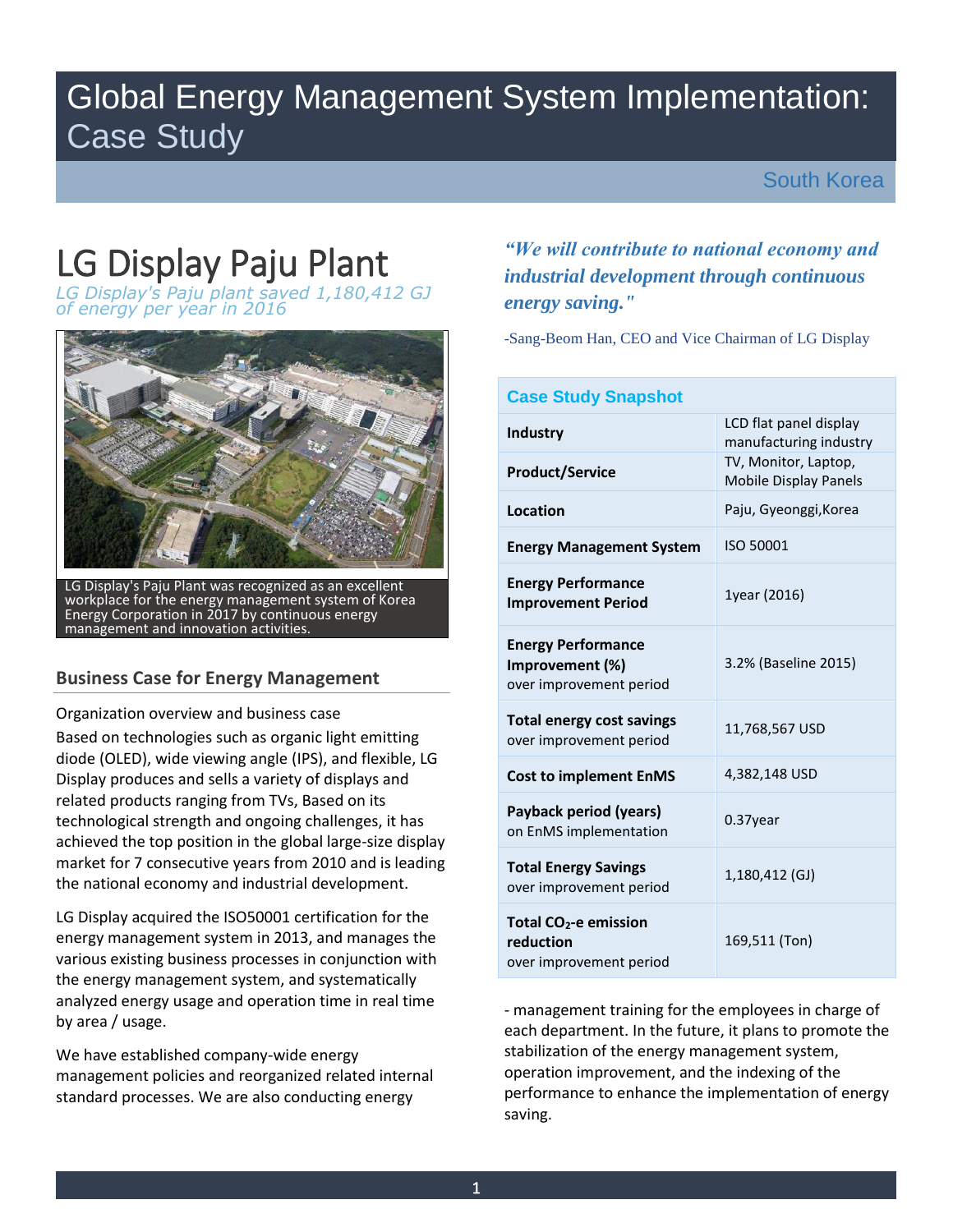### Business Benefits Achieved

LG Display has formed the Energy Management Committee, which is chaired by the Director of Production Technology Center, and the E-saving TDR, which is a company-wide energy saving organization, to create an enterprise-wide energy management culture that encompasses domestic and overseas subsidiaries in Paju and Gumi. Each plant's annual goal setting reflects the Energy Saving Index, sets the energy usage target to the lower team, and periodically analyzes and shares energy use by organization on a daily and monthly basis. We are encouraging people to practice energy conservation.

In 2014, we standardize in-house lighting to suit the workplace environment, and we carry out energy conservation throughout the company by automating the flashing of in-house lights using IoT (Internet of Things). From 2012 to 2016, we promoted the replacement of low-power, high-efficiency dry process vacuum pumps, installation of cold water production system using outside-cold heat, and introduction of considerable energy-saving equipment such as humidification of air conditioners.

This achievement is a result of the energy management system performance evaluation by the Korea Energy Corporation as a reliable figure that has been verified by a third party.

- Baseline period : 2015
- Project period : 2016
- Energy result (Electricity) :  $3.0\%$  (1,060,422 GJ)
- **Energy result (Thermal Energy) : 14.6 % (119,990** GJ)
- **Energy result (total)** :  $3.2$  % (1,180,412 GJ)
- **Energy reducing cost : 11,768,567 USD /year**

#### EnMS Development and Implementation

**Organization** 

LG Display operates the energy management system organization with our head office as the mainstay in order to promote enterprise-wide energy management. In Paju business, we are promoting the following roles and activities

*Table. Energy Management Organization Roles and Activities* 

| Organization                | <b>Roles and Activities</b>                                                                                                                                                                                                                                                        |
|-----------------------------|------------------------------------------------------------------------------------------------------------------------------------------------------------------------------------------------------------------------------------------------------------------------------------|
| Paju<br>Electricity<br>team | • Energy usage analysis, forecasting and<br>management, energy budget management<br>• Establishment and progress of corporate<br>power saving award standard<br>• PEMS System Management and ISO<br>50001 Certification / Management<br>• Promotion of energy management<br>system |
| E-Saving<br>TDR             | • Issue of power consumption daily report<br>and construction of reporting system<br>• Establish reduction goals and allocation<br>criteria<br>• Saving between Organizations Item Ride<br>Development Guide<br>• Operate periodic meetings to reduce<br>power consumption         |

#### **Energy review and planning**

The LG Display Paju plant is equipped with the latest Fence Diagram to update the process flow, facility expansion and dismantling frequently due to the remarkable level of technological innovation, and to enable the energy management team to grasp the energy flow every year and is managed by updating the version.

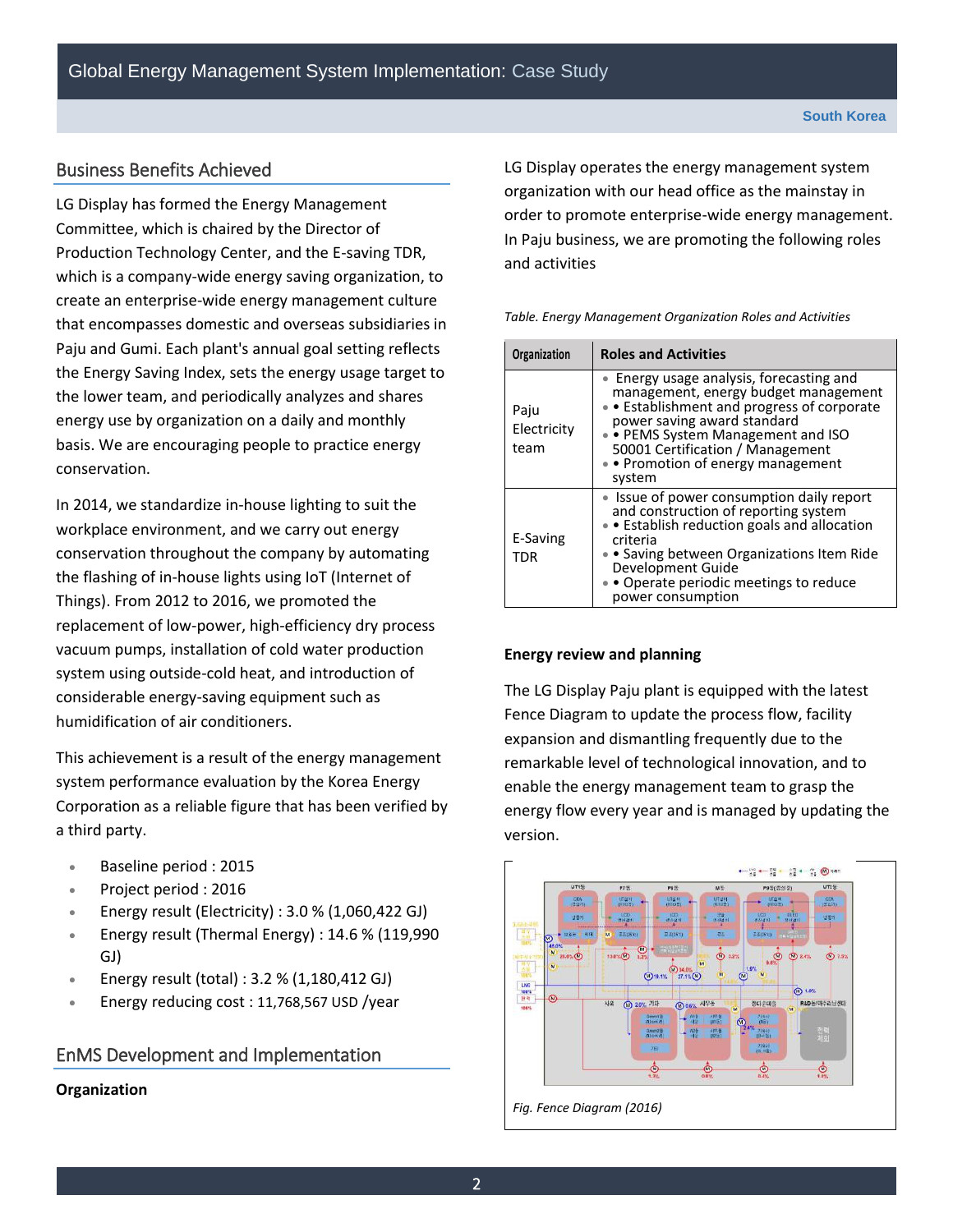#### **South Korea**

#### **Significant Energy Use (SEU) Drawing**

To ensure the energy management and savings opportunities deriving critical control target SEU has always managed.



The use ratio of production equipment and utility facilities is about 4: 6. Compressor for production of compressed air (CDA) and clean room, and refrigerator for maintaining office temperature account for 33.8% of total, and SEU centered on energy saving activities have.

#### **Finding opportunities for improvement**

The Paju plant is one of the most energy-intensive businesses in the domestic manufacturing industry that uses more than 900,000 TOE per year of energy. We are continuously striving to become the world's top smart energy factory by challenging the limits of energy saving every time.



Real-time monitoring of energy use by each process, analysis of the predicted quantity, and analysis of the performance, are reviewed for opportunities to save energy.

As part of this effort, we have applied Factory Energy Control, Management and Operation System (FEMS) to the Paju Plant to optimize the use and management of energy needed for product production. In May 2017, we established Factory Energy Management System (FEMS) in the installation confirmation system, a total of 11 items were evaluated and received the highest score of 90 or more.

In particular, we built and operated a PEMS (Plant Environment Management System), a real-time monitoring system that allows us to grasp the production, transportation, and usage of all energy in the plant at a glance received.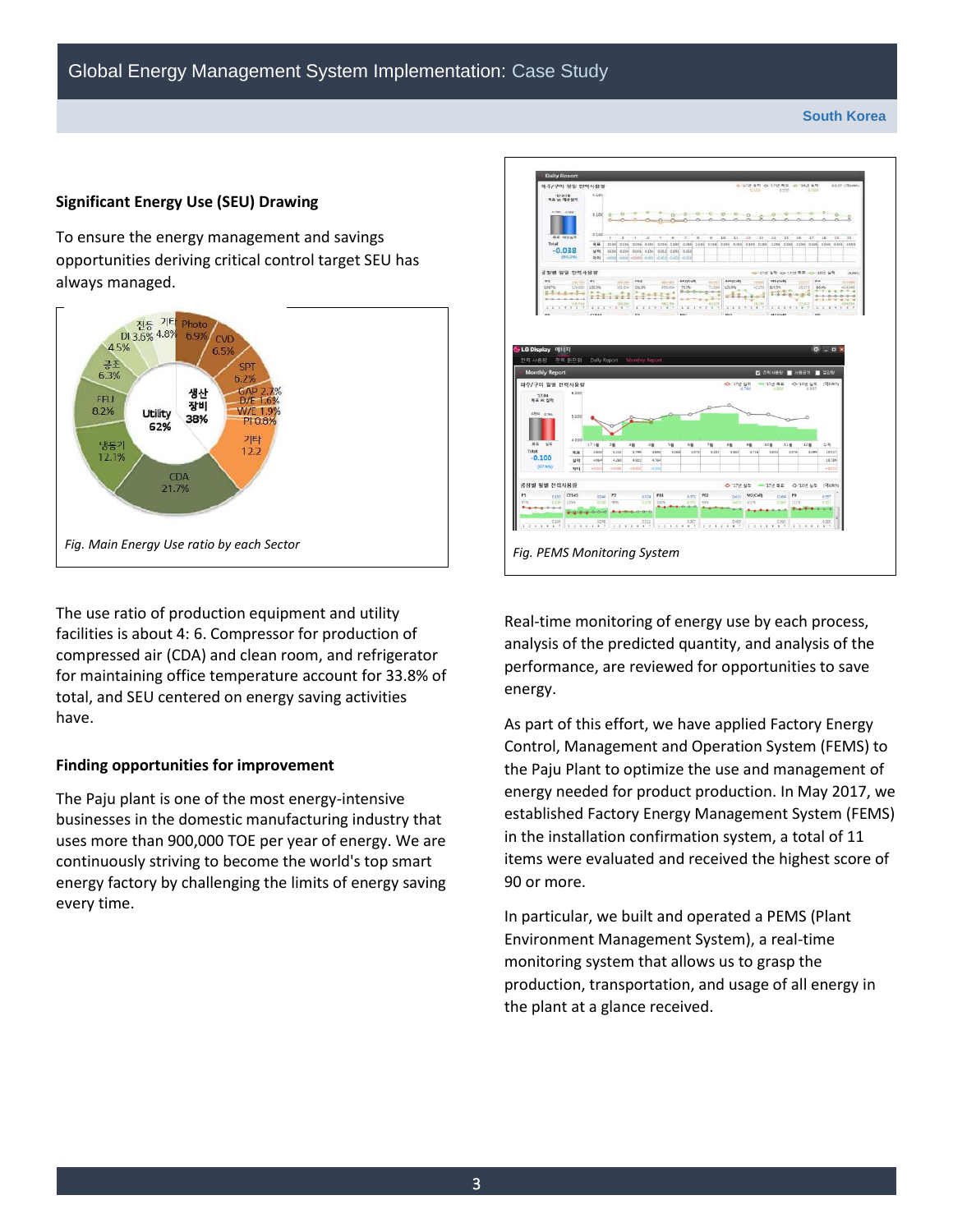



#### **Identifying of Influential factors**

EnPI for energy saving activities and performance analysis of the workplace is derived and used for energy use prediction and performance analysis. Considering the energy use characteristics of the production facilities and utility facilities, factors affecting the increase and decrease of energy use respectively.

*Table. Impact factor drawing* 

|                         | Independent Variable (PValue) |                    |                      |                      |                |                  |
|-------------------------|-------------------------------|--------------------|----------------------|----------------------|----------------|------------------|
| <b>Energy</b><br>source | Production<br>Area<br>(m3)    | Glassinput<br>(EA) | <b>HDD</b><br>(25°C) | <b>CDD</b><br>(25°C) | <b>F</b> Test  | $R^2$            |
| Electricity<br>(G)      | 000011                        |                    |                      | 000084               | 0 <sup>0</sup> | 89.14%<br>(Adj.) |
| Heat(GJ)                |                               |                    | 000000               |                      | 000            | 94.09%           |

#### **Energy performance drawing**

The energy performance of 2016 compared to 2015 was confirmed through the performance analysis using the linear regression model between the influence factor and the energy consumption. As a result, the energy performance of 3.2% was confirmed.

*Table. Energy Performance*

| <b>Division</b>           | Year | <b>Electricity</b><br>(GJ) | 스팀(GJ)  | Total (GJ) |
|---------------------------|------|----------------------------|---------|------------|
| <b>Baseline</b><br>Period | 2015 | 35,920,036                 | 824,763 | 36,744,798 |
| Reporting<br>Period       | 2016 | 34,859,614                 | 704,772 | 35,564,386 |

In order to carry out these achievements continuously and analyze it, we are establishing departmental performance indicators from the enterprise level and strengthening the execution ability of the energy management system of the production department.

#### **Cost Benefit**

In addition to air conditioning and utility facilities and lighting, company-wide energy conservation campaigns have encouraged all employees to participate in energy conservation. Energy management projects have significantly reduced energy costs.



#### **Communication, Education and Tool**

We are developing sustainability management reports to communicate with stakeholders both internal and external to energy management activities and economic, environmental and social performance.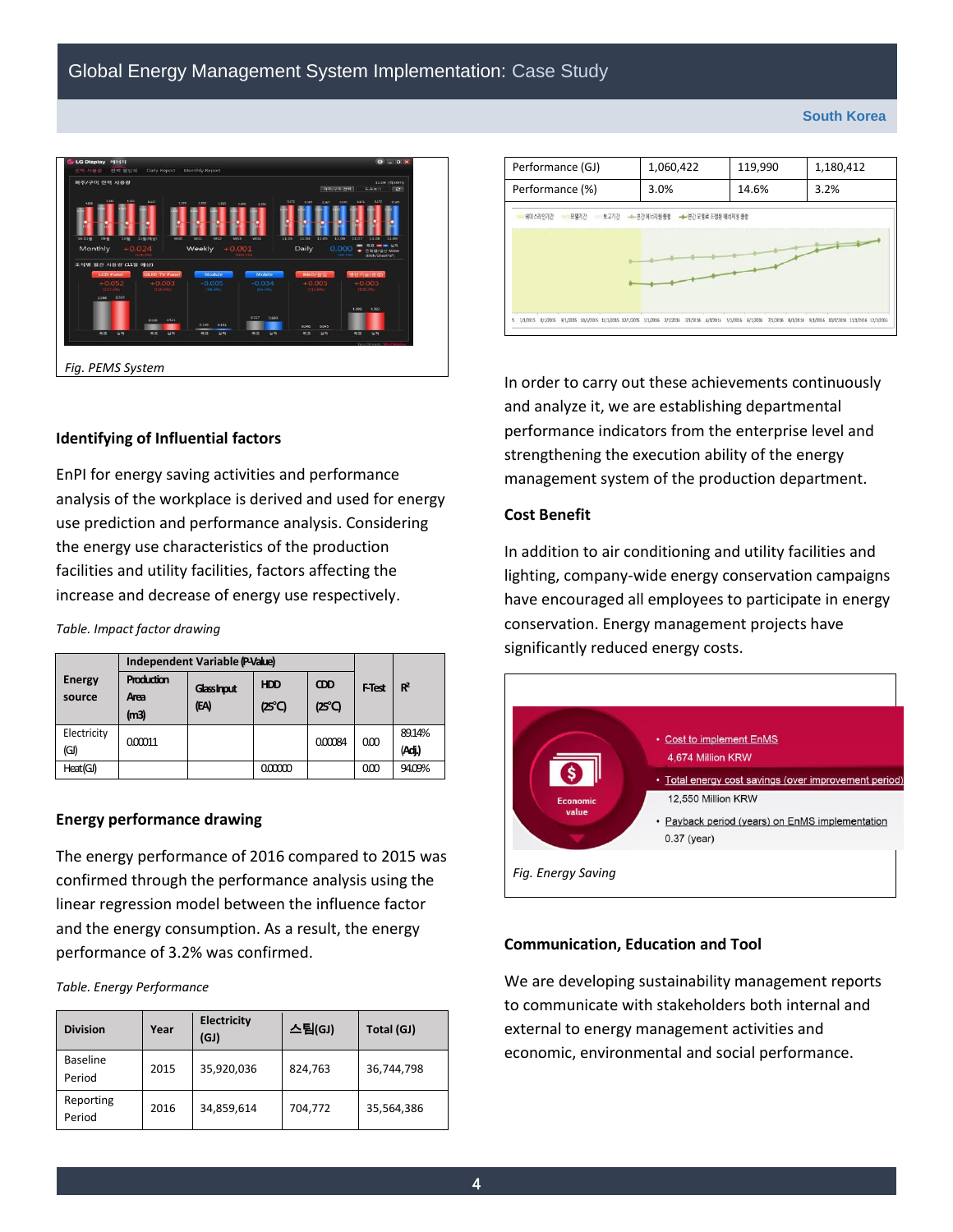#### **South Korea**



LG Display acquired 'Leadership A', the highest level of water management, at the '2016 CDP Water Best Awards' selected by the CDP (Cabin Disclosure Project) committee. LG Display is actively engaged in global activities to counter global risks.



We are fulfilling our corporate social responsibilities through environmentally friendly management at the global level. In order to solve the global problem of resource depletion and abnormal climate problem, we have established green corporate strategy to preemptively respond to climate problems through activities such as resource circulation and greenhouse gas reduction.



#### Lessons Learned

#### **Leading the growth of Large Enterprise and SMEs**

It is also important to share and impart know-how on LG Display's energy management system as much as the effort to build and operate the world's top-level Smart Energy Factory.



*Fig. Celebration of joint growth* 

LG Display operates green SCM consulting and carbon partnership to spread environmental preservation activities to partner companies and support green growth projects. Through Green CSM consulting, we provide greenhouse gas inventory and energy diagnosis to our partners to support suppliers' greenhouse gas regulations. We are also pursuing joint green growth by providing additional incentives for regular follow-up management and procurement for partners who have successfully implemented Green SCM consulting. Since 2013, we have been monitoring and providing technical support for environmental management in order to